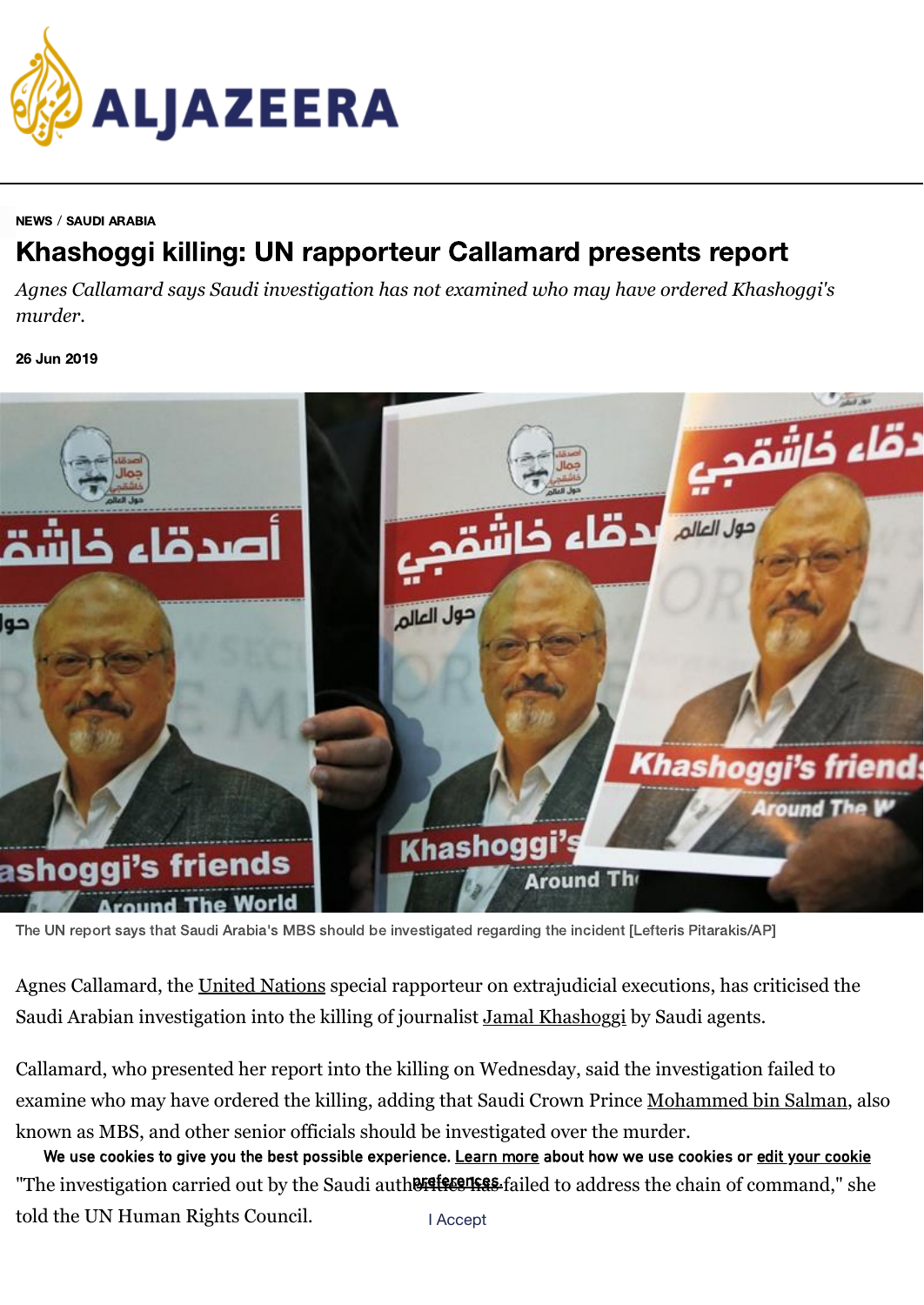[In her 100-page report, which was](https://www.aljazeera.com/) [made public](https://www.aljazeera.com/news/2019/06/khashoggi-executive-summary-callamard-report-190619105102019.html) on June 19, Callamard says that Khashoggi's killing at the Saudi consulate in Istanbul in October last year constituted a premeditated extrajudicial killing for which Saudi Arabia's leader<sup>ship was res</sup>ponsible.

The report also concluded that MBS should be investigated regarding the incident.

UK Prime Minister Theresa May said on Wednesday she wants to see accountability for the killing.

"We do want to see accountability for this horrific murder... We expect Saudi Arabia to take the action necessary to ensure such violations of international and national laws can't happen again," May said in parliament.

"We're obviously closely following the continuing investigation," she added. "We expect it to proceed in line with internationally recognised legal standards."

The killing of Khashoggi by a team of Saudi operatives inside the consulate on October 2 provoked outrage and marred the image of MBS. Khashoggi's body has never been found.

Callamard says in her report that Saudi Arabia violated the Vienna Convention on consular relations, the UN charter on the prohibition of the use of force in times of peace as well as the principle of the right to life.

The targeted killings of journalists, dissenters and human rights defenders, more generally, are on the increase, warned Callamard in her recent remarks, adding that the most worrying pattern is the impunity that surrounds those actions.

Hatice Cengiz, Khashoggi's fiancée, has [called for](https://www.aljazeera.com/news/2019/06/hatice-cengiz-action-khashoggi-murder-190625121023903.html) an international investigation into the killing.

"Not only high-level officials are involved in the killing, but the report says Saudi Arabia has tried to eliminate the evidence of it. It's scandalous," Cengiz said earlier this week.

## Changing Saudi narrative

Khashoggi was a contributing columnist for the Washington Post and a US resident.

He was killed at the consulate when he arrived to pick up documents he needed for his planned marriage.

The 59-year-old Saudi insider-turned-critic was strangled and his body cut into pieces by a team of 15 Saudis sent to Istanbul for the killing, according to Turkish officials.

Turkish sere diktas pogive yogginet besh jos sibile ier perience. <u>hearn more</u>r docon how we, we readities or <u>editry amid a orkhe</u>lle Al Jazeera's sources said there was circumstanti**areferacese** suggesting Khashoggi's remains were [incinerated](https://www.aljazeera.com/news/2019/03/jamal-khashoggi-body-burned-large-oven-saudi-home-190304011823218.html) in the garden of the consular general | Accept Ice, 300 metres from the consulate.